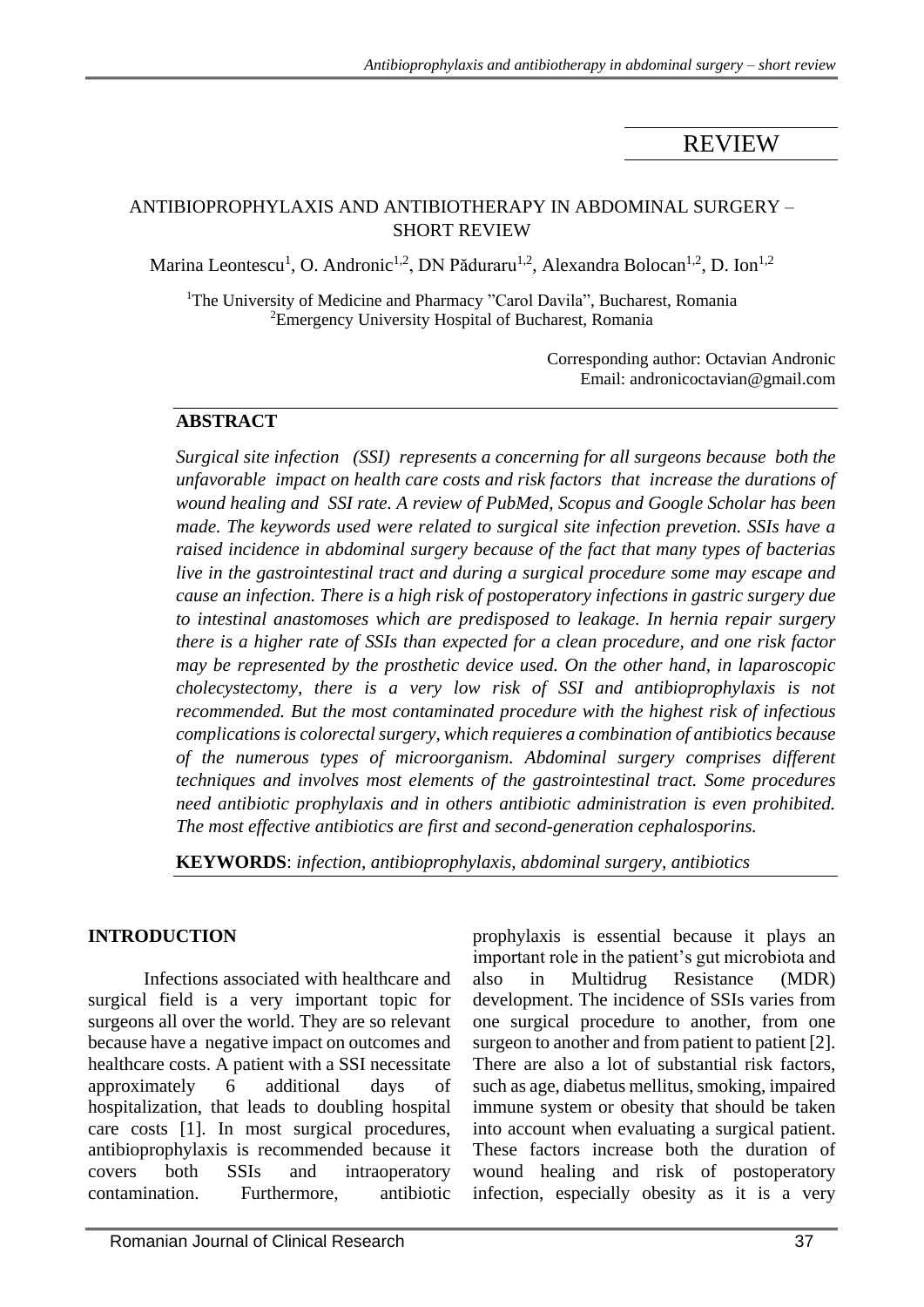concerning issue nowadays. SSIs are various and can be categorized as superficial wound infections ( involving the skin and subcutaneous fat), deep wound infections ( involving fascia and muscle) and organ space infections and the microorganism that is often involved is Staphylococcus aureus, which in some cases may be resistant to methicilin [3], [4]. The aim of this review is to highlight the importance of antibiotic prophylaxis in abdominal surgery and enhance the ways it can be made.

# **METHODS**

We conducted a literature search of PubMed, Google Scholar and Scopus databases. Search terms included ( " antibioprophylaxis" OR " antimicrobial prophylaxis" OR antibiotics" OR " antimicrobials " OR " risk factors" ) AND " abdominal surgery" in all fields. The target was human studies written in English and published less than 10 years ago.

## **RESULTS AND DISCUSSIONS**

SSIs have a raised incidence in abdominal surgery due to the fact that in the gastrointestinal tract lie a multitude of bacterias and during surgery, some may escape and cause a light or severe infection. Also the presence of wound drain increase the risk of SSI. Most guidelines recommend a 24 h antibiotic cure after the surgery, even though using a single perioperative dose do not have inferior results. Despite all of these, surgeons often use a prolonged antibiotherapy, which may lead to antimicrobial resistance with no better results regarding SSIs prevention [5]

## *Gastric surgery*

Gastric surgery is generally classified as GAST-T ( total gastrectomy), GAST-D ( distal gastrectomy) and GAST-O ( other type of gastric surgery). The highest incidence of postoperatory infection is encountered in GAST-T because it involves multiple anastomoses which are liable to leakage [6]. The risk of infection is associated with older people higher body mass index, tumor bleeding, low preoperatory hemoglobin, factors that are often present in patients with gastric cancer that requieres GAST-T. A low percent of patients can die from sepsis after a gastric

surgery. Most common microorganisms involved are both Gram-positive and Gramnegative bacterias such as Escherichia coli, Enterococcus or Klebsiella pneumoniae [7]. To lower the risk of postoperatory infections, guidelines recommend administration of cefazolin, 2g/ 3g for patients weighing more than 120kg, administered 30-60 min before surgery, with a recommended redosing interval from initiation of preoperative dose of 4 hours, and, for the patients who are allergic to β-lactam, clindamycin ( 900 mg) or vancomycin (15mg/kg) + aminoglycoside or aztreonan ( 2g) or fluoroquinolone. Vancomycin and fluoroquinolone should be administered 120 min before incision [8].

## *Inguinal hernia repair surgery*

Inguinal hernia repair is a common surgery and it is considered a clean procedure. Despite that, there is a higher rate of postoperatory wound infection than expected for a clean procedure [9]. Also, a prosthetic device is involved in this type of surgery which may be an additional source of infection and therefore an antibioprophylaxis should be taken into account [10]. There are different views whether using antibioprophylaxis or not because reported infection rate in this case could be influenced by many factors such as study location, SSI definition or surveillance method [11]. However, most studies show the efectiveness of antibioprophylaxis. Cefazolin, 2g / 3g for patients weighing more than 120kg, administered 30-60 min before surgery, with a recommended redosing interval from initiation of preoperative dose of 4 hours, and for the patients who are allergic to β-lactam clindamycin ( 900 mg) or vancomycin (15mg/kg) are indicated in this procedure [8].

## *Laparoscopic cholecystectomy*

Laparoscopic cholecystectomy is a minimal invasive surgery and the risk for infectious complications is very low. Most studies reveal the fact that antibiotic prophylaxis has no significant role in the prevention of surgical site infection in this type of surgery, and the use of antibiotics increases significantly the costs of this procedure [12]. In contrast with other type of surgeries, high BMI is not considered a risk factor in laparoscopic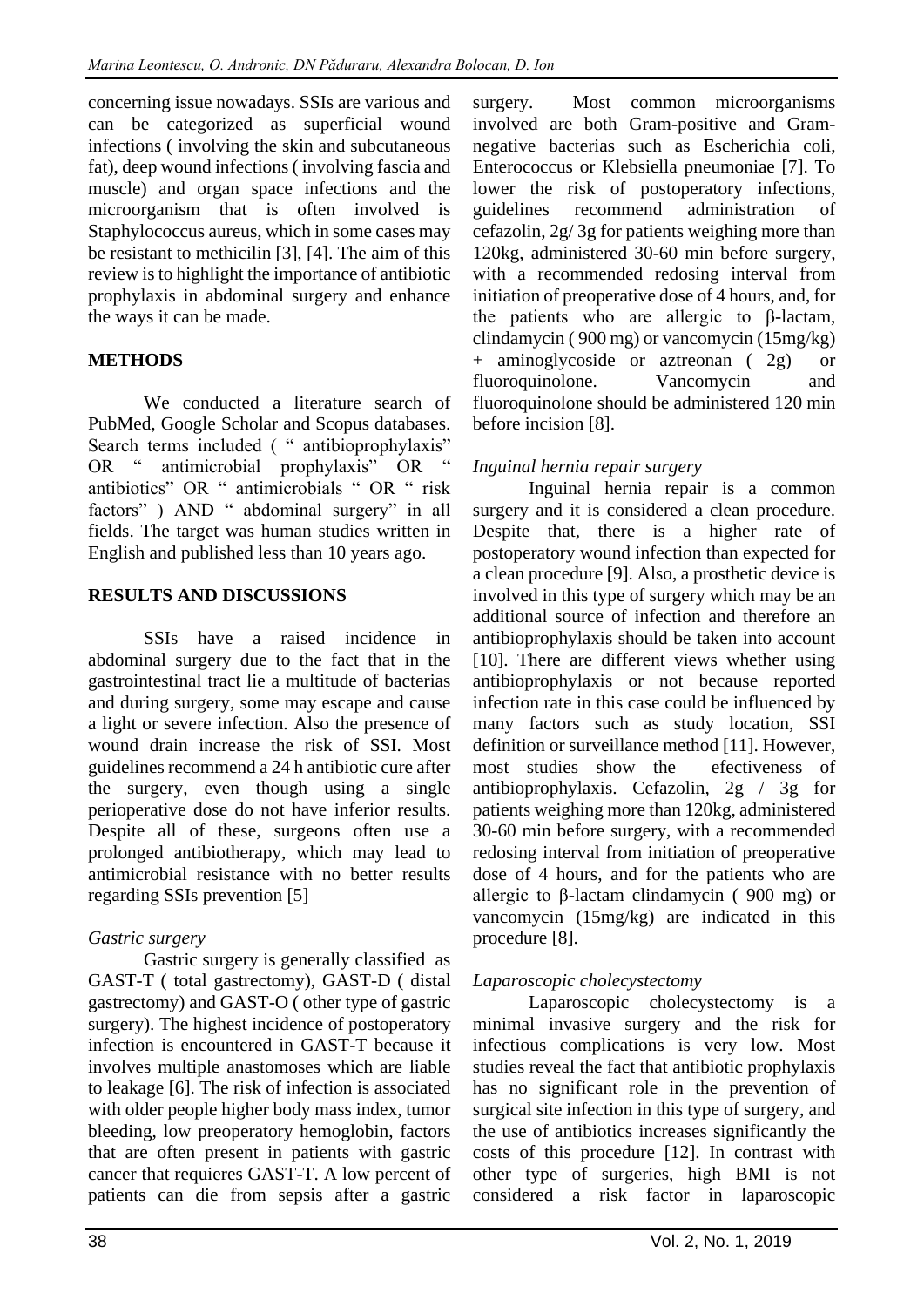cholecystectomy and this may be another argument against the use of antibiotic prophylaxis. In some cases, such as patients with risk factors of bactibilia, antibioprophylaxis is effective and these patients should receive a single dose of cefazolin 1g IV [13]. Most surgeons ignore the recommandations and give antibiotics to all patients who undergo laparoscopic cholecystectomy. The misuse of antibiotics may lead to bacterial resistance and therefore to other complications [14].

#### *Colorectal surgery*

Among all gastrointestinal surgical procedures, the greatest rate of SSI belongs to colorectal surgery [15]. Is has been reported that up to 40% of patients develop a post-operative SSI when prophylactic antibiotic is not administered. The most likely sources of bacterial contamination are the patients' skin flora and intestinal flora. Gram-positive, Gramnegative bacterias, facultative anaerobic bacilli (e.g.Escherichia coli) and obligate anaerobes (e.g. Bacteroides fragilis) are the most common microorganisms involved in colorectal postoperatory SSIs [16]. In the past, mechanical bowel preparation (MBP) was the only method used to prevent infectious complications. Then, it was proved that there is no clinical or microbiologic evidence to support MBP alone as a method to reduce SSI rates [15]. Therefore, antibiotic use started to be taken into consideration. Second-generation cephalosporins should be used against Gramposivive and Gram-negative organisms, but they are not effective against obligate anaerobes. Thus, a combination of second-generation cephalosporins and metronidazole is adequate to cover all microorganisms involved in infectious complications after colorectal surgery [16]. According to guidelines, best association of antibiotics is cefotixin, 2g, with a recommended redosing interval of 2 h, + metronidazole, 500mg, or clindamycin (900 mg) aminoglycoside or aztreonan ( 2g) or fluoroquinolone for the patients who are allergic to β-lactam [8].

#### **CONCLUSION**

Abdominal surgery comprises different techniques and involves most elements of the gastrointestinal tract. There is a large variety of procedures, from minimal invasive to invasive ones and therefore the amount of microorganisms that could cause a postoperatory infection also varies. In minimal invasive procedures, such as scheduled laparoscopic cholecystectomy, antibioprophylaxis is not required, while in invasive procedures first and second-generation cephalosporin are indicated to be administered 30-60 min before surgery. In colorectal surgery, besides cephalosporins, metronidazole is indispensable to cover obligated anaerobes.

#### **REFERENCES**

[1] T. Mais, A. Rabinovich, A. Eithan, E. Aga, L. Keinan-Boker, and F. Nassar, "Surgical site infections after abdominal surgery: incidence and risk factors. A prospective cohort study," Infect. Dis. (Auckl)., vol. 47, no. 11, pp. 761–767, 2015.

[2] R. L. Nichols, "Preventing surgical site infections: A surgeon's perspective," Emerg. Infect. Dis., vol. 7, no. 2, pp. 220–224, 2001.

[3] M. Spear, "Risk factors for surgical site infections," Plast. Surg. Nurs., vol. 28, no. 4, pp. 201– 204, 2008.

[4] T. G. Weiser, J. D. Forrester, and J. A. Forrester, "Tactics to Prevent Intra-Abdominal Infections in General Surgery," Surg. Infect. (Larchmt)., vol. 20, no. 2, pp. 1–7, 2019.

[5] B. Allegranzi et al., "New WHO recommendations on intraoperative and postoperative measures for surgical site infection prevention: an evidence-based global perspective," Lancet Infect. Dis., vol. 16, no. 12, pp. e288–e303, 2016.

[6] K. Morikane, H. Honda, and S. Suzuki, "Factors associated with surgical site infection following gastric surgery in Japan," Infect. Control Hosp. Epidemiol., vol. 37, no. 10, pp. 1167–1172, 2016.

[7] H. Xiao, Y. Xiao, H. Quan, W. Liu, S. Pan, and Y. Ouyang, "Intra-abdominal infection after radical gastrectomy for gastric cancer: Incidence, pathogens, risk factors and outcomes," Int. J. Surg., vol. 48, pp. 195–200, 2017.

[8] G. Development, Antimicrobial Prophylaxis in Surgery. 2013.

[9] T. Boonchan, C. Wilasrusmee, M. Mcevoy, J. Attia, and A. Thakkinstian, "Network meta-analysis of antibiotic prophylaxis for prevention of surgicalsite infection after groin hernia surgery," pp. 106– 117, 2017.